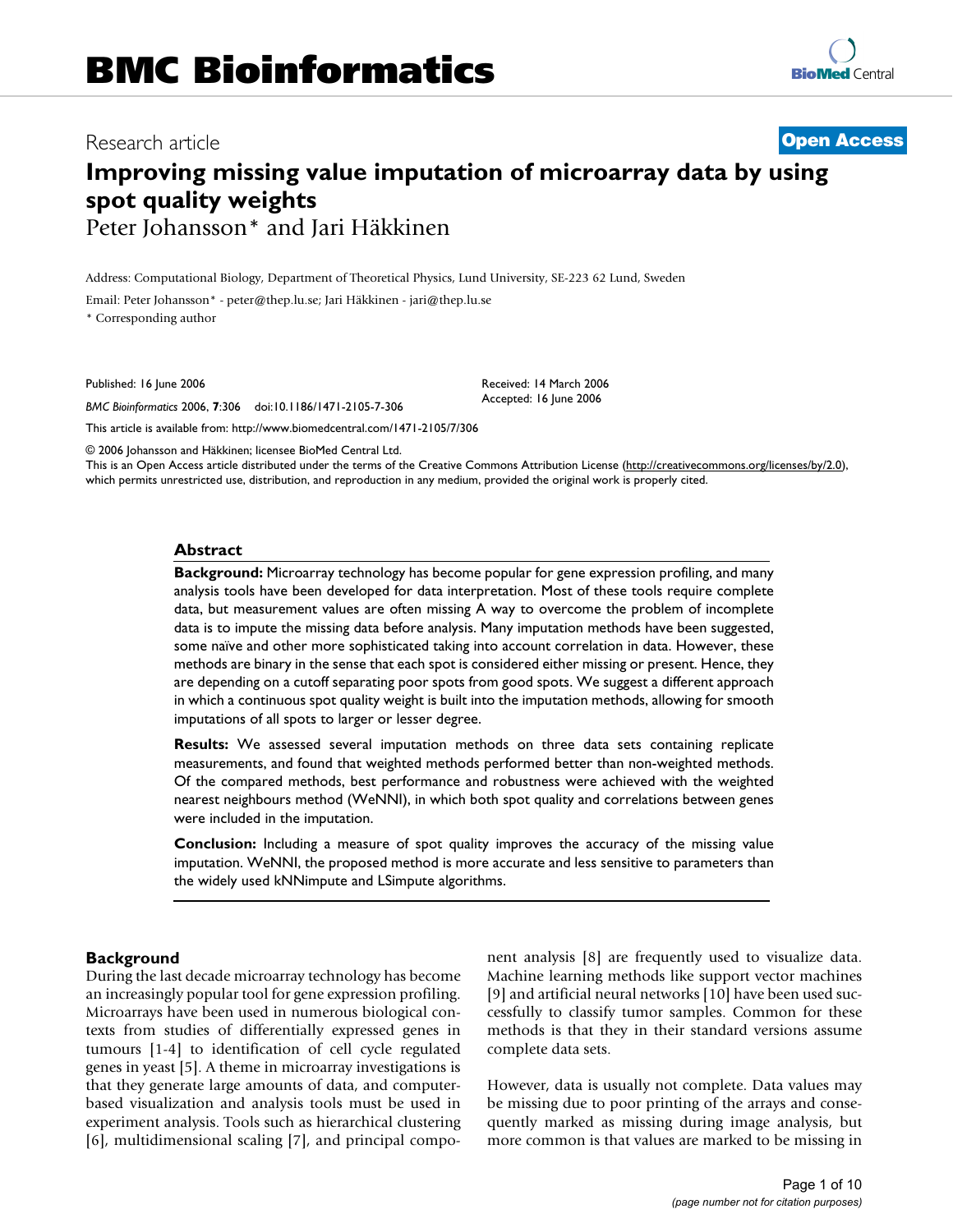

## **Figure 1**

**WeNNI is the most accurate imputation method**. Performance of the five imputation methods with varying β. As explained in the Methods section, larger  $\beta$  changes weights to smaller values. In non-weighted methods  $\beta$  is the SNR cutoff. The increase in MSD for large  $\beta$  is an effect from too many missing values, which implies imputation breaks down. The standard error of means are within the line thicknesses. (A) *Breast cancer data*. WeNNI (black line) has the lowest MSD and the weighted methods perform better than the non-weighted methods. All methods have a minimum MSD around  $\beta$  = 0.2. (B) *Melanoma data*. WeNNI (black line) has the lowest MSD and the weighted methods perform better than the non-weighted methods. All methods have a minimum MSD around β = 0.6. (C) *Mycorrhiza data*. WeNNI (black line) retains the lowest MSD, whereas KNNimpute (red line) performs better that the weighted reporter average method. This may be explained as an effect of a different experimental design as discussed in the text. The minimum MSD is found in a  $\beta$  range 0.3–1 for the different methods.

a quality filtering pre-processing step. Common filter criteria are to mark spots with small area, spots with noisy background, spots with low intensity, or combinations of these [11]. One strategy to keep data complete is to remove reporters having missing values, but this may lead to an unnecessarily large loss of data. In particular when working with large data sets, reporters rarely have a complete set of values over all experiments. Another strategy is to keep reporters with not too many missing values and modify the subsequent analysis to handle incomplete data. However, it may not be feasible to modify the analysis tool, and therefore a popular approach is to impute the missing data in an intermediate step before analysis.

A common method to impute missing values is to replace missing values with the reporter average, *i.e*., the average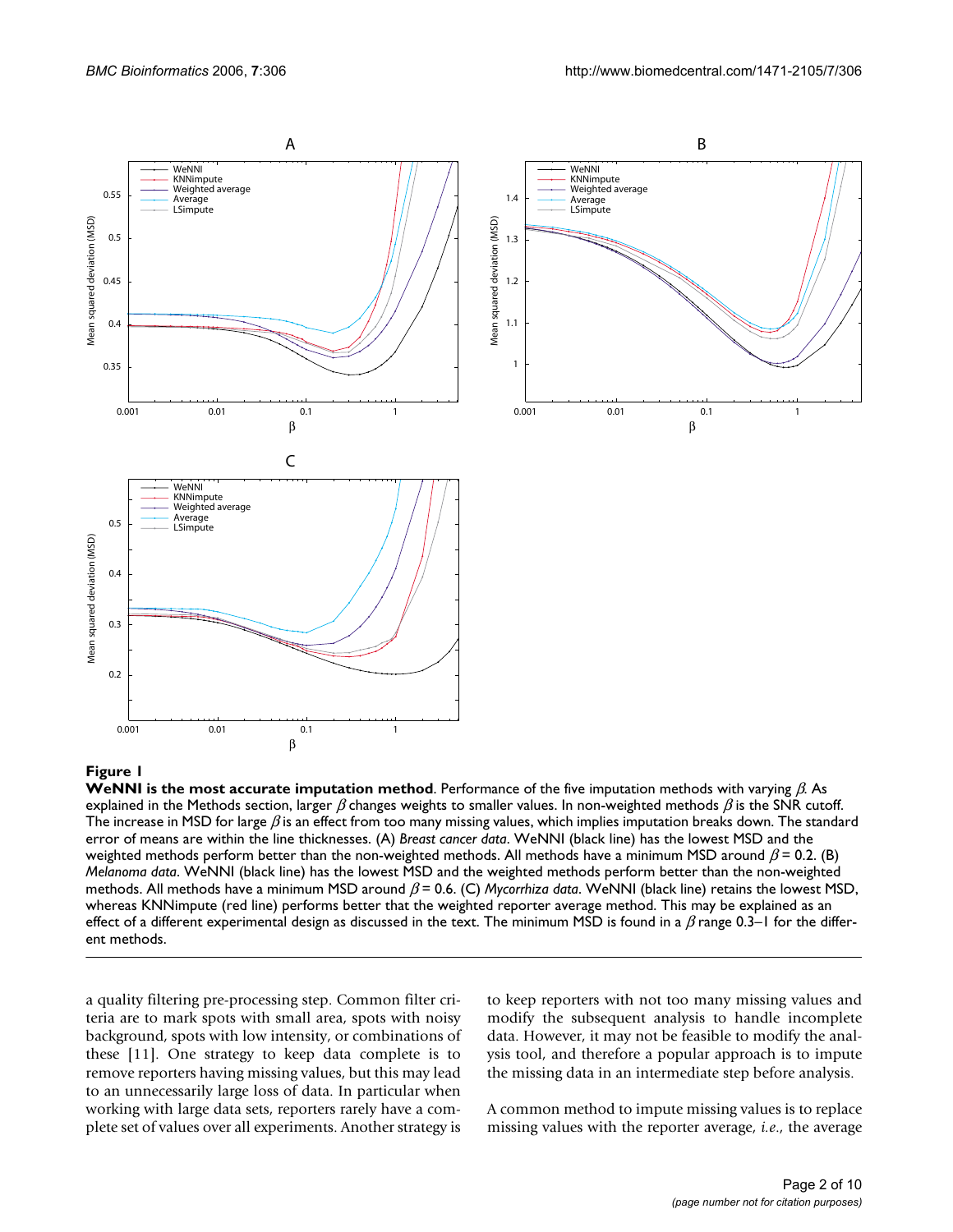

## Figure 2

**WeNNI is most accurate over all ranges of spot quality**. The contribution to MSD for specific SNR for the different imputation methods applied to the three different data sets using  $\beta$  = 0.3. These plots were created using a sliding window containing 1% of all spots. Spots with small SNR (low quality) have the largest impact on MSD. (A) In the *breast cancer data* a weighted scheme is clearly essential and WeNNI is most accurate over all ranges of SNR (B) In the *melanoma data* a weighted scheme is clearly essential and the weighted reporter average show best performance for an SNR range 0.2–1. (C) In the *mycorrhiza data* the breakdown of the average reporter methods is very prominent. For the SNR range 0.07–0.4 it is even better to use no impute (green line) than the average methods. The breakdown of the reporter average methods are discussed in the text.

for the particular reporter over all experiments. Troyanskaya *et al*. showed that this method is not sufficient as it neglects correlations in data [12]. They also suggested a method KNNimpute, that was shown to reconstruct missing values well. In KNNimpute, for each reporter the most similar reporters are found and the weighted average of these reporters is used as the imputation value. Other imputation methods have been suggested [13-18] using the same basic idea that the imputation value is taken as an average over the neighbouring reporters.

As far as we know, all suggested imputation methods are binary in the sense that each spot is considered either missing or present. Hence they depend on a cutoff, *e.g*., in intensity, separating poor spots from good spots. Tuning this cutoff is a balance act – a too liberal cutoff means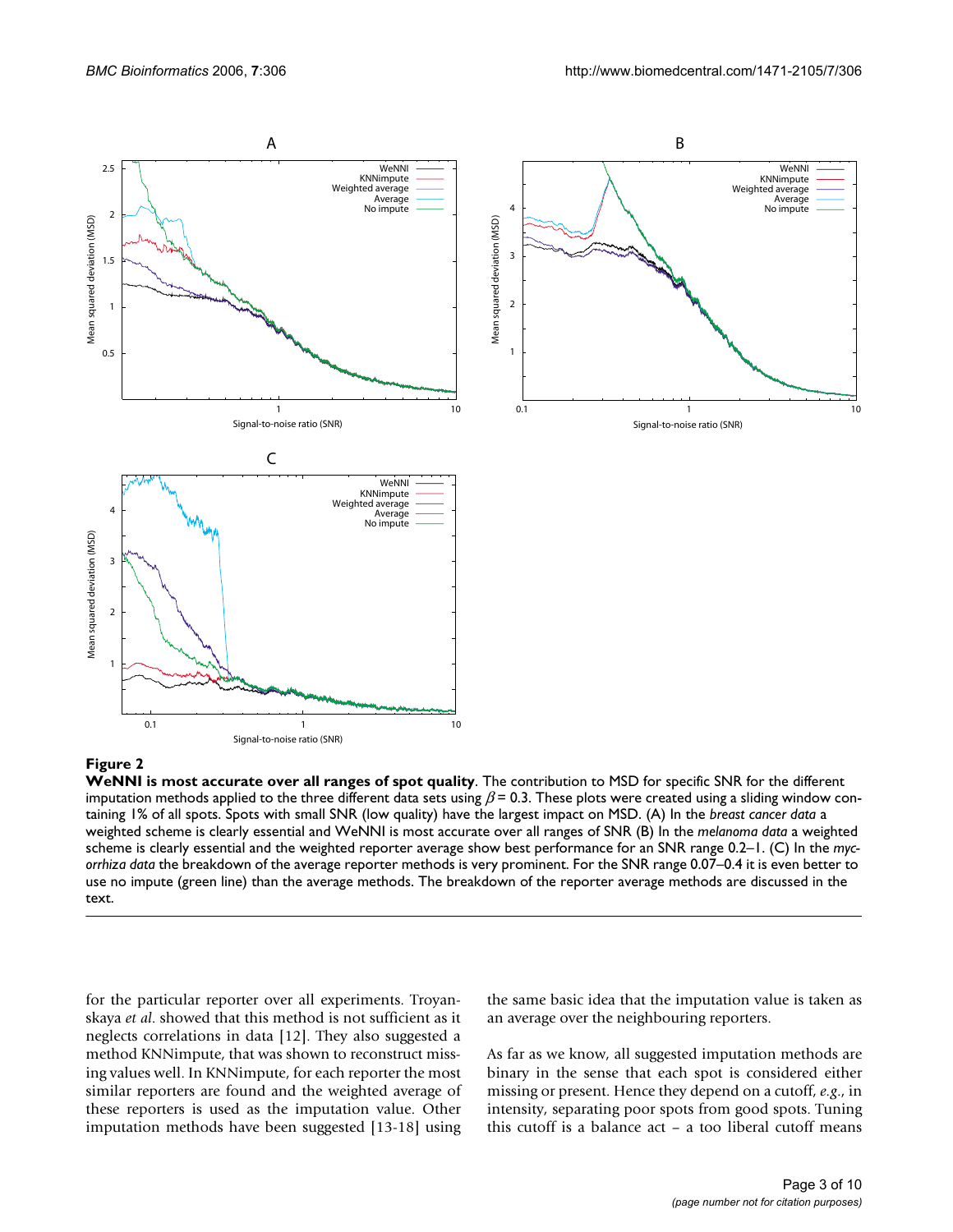

#### **Figure 3**

**Comparison of WeNNI and KNNimpute**. MSD contributions from specific SNR and different β for the *breast cancer data* set. This plot was created using a sliding window containing 1% of all spots.

noisy spots are kept in data, which may complicate subsequent analysis. On the other hand being too strict means spots containing information are marked as missing values and information is thrown away.

We suggest a more balanced approach, in which a spot quality weight is built into the imputation methods: good quality spots have more impact on the imputation of other spots, and are themselves subject to less imputation than spots with poorer quality. To examine the effects of this approach we extended two widely used methods, average imputation and KNNimpute [12], to handle continuous weights. We applied the two resulting methods to three data sets containing replicate measurements and found that weighted methods perform better that nonweighted.

### **Results and discussion**

As outlined in the Methods section, we devised two imputation methods using spot quality weights. These methods are generalizations of two non-weight based methods and we evaluated the methods with replicate data sets. We used the mean squared deviation (MSD) to compare the performance of the two suggested methods, their nonweighted counterparts, and LSimpute [17]. We did the comparisons varying the spot quality threshold for missing values for the non-weight based methods. Correspondingly, for the weighted methods we varied the weight tuning parameter  $\beta$  in the calculations of the weights (see Methods).

In Figure 1 we present how the performance varied with a changing  $\beta$  in the three data sets. The plots show that WeNNI has the lowest MSD for all three data sets, the weighted methods outperform their non-weighted counterparts, and the minimum MSD is within the  $\beta$  range 0.1–1 for all methods.

The overall MSD is larger for the melanoma data set compared to the two other data sets, which may be due to that the melanoma data was generated a few years earlier than the other data.

An interesting finding was that weighted reporter average outperformed KNNimpute and LSimpute in the breast cancer and melanoma data sets. This result was unexpected since the weighted reporter average method neglects correlations between reporters. Moreover, the assumption for using reporter average is in general problematic, since the expression of a reporter in one experimental condition does not always reflect the expression of the reporter in another condition. For the mycorrhiza data used here the situation is even worse, since the cyclic experimental design [20] makes the expression value in one experiment auti-correlated to the reporter's average over the other experiments. For the nearest neighbours imputation methods however this problem does not arise because imputations are calculated as an average over the same experiment. These results imply one should consider the experimental design and choose imputation method carefully.

For small  $\beta$  all methods showed approximately equal performance. This result was expected, because for small  $\beta$ most weights are close to unity. In consequence, only a small fraction of the spots are imputed and make a minor contribution to the MSD. Moreover, the weights are effectively binary for small  $\beta$ , and the weighted methods become identical to their non-weighted counterparts.

To examine the difference between the weighted methods and their non-weighted counterparts, we plotted MSD as a function of SNR (Figure 2). As expected, spots with small SNR contributed most to MSD. The discrepancy between mycorrhiza data and the other two data sets also showed up here – the breakdown of the reporter average methods in the mycorrhiza data is very prominent (Figure 2C). The melanoma and breast cancer data showed very similar patterns for the different methods and the weighted methods performed better than their counterparts for all SNR. In some ranges of SNR, weighted reporter average even surpassed WeNNI, but overall WeNNI imputed the values most accurately.

In Figure 3, we demonstrate the effect of varying  $\beta$  for WeNNI and KNNimpute using the breast cancer data. In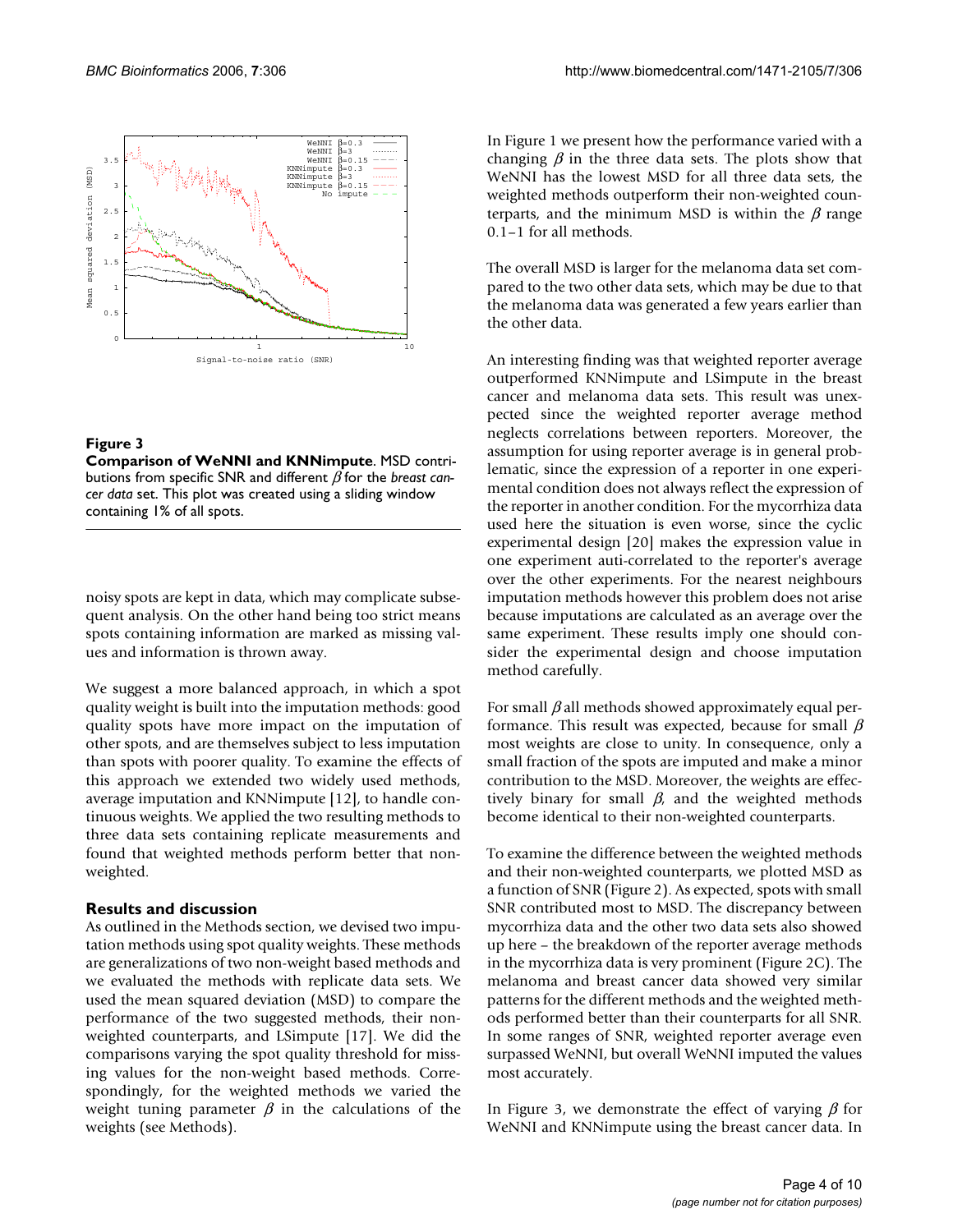

**Figure 4 WeNNI and KNNimpute are insensitive to number of neighbours used**. Performance of WeNNI and KNNimpute is plotted against the number of nearest neighbours for all three data sets using  $\beta = 1$ .

KNNimpute, only spots with smaller SNR than the cutoff  $\beta$  are imputed, and consequently the performance for SNR larger than  $\beta$  follows the no impute curve. For KNNimpute a choice of  $\beta$  = 0.3 was close to optimal. Using a smaller  $\beta$  deteriorated the imputation in two ways. Spots with SNR between the used  $\beta$  and the optimal value 0.3 were not imputed. In the plot we can see that the quality of these spots is so bad that preferably they should be imputed. More importantly, since these spots were not considered missing they were used in the imputation of values with very small SNR, which made the imputation less accurate. Moreover, when we used a too large  $\beta$ , the spots with SNR in the range 0.3–3 were imputed and their deviation from the replicate became larger than if they were not imputed. Also, the imputation of the spots with very small SNR became worse, since less information was used in the imputation. Choosing  $\beta$  corresponds to setting a cutoff in quality control criteria, and Figure 3 illustrates how a suboptimal cutoff level will lead to less reliable data. For WeNNI the cutoff is smoothened by the usage of continuous weights, and consequently WeNNI is more robust with respect to  $\beta$ .

In Figure 4, we illustrate how the performance of WeNNI and KNNimpute depends on the number of neighbours, *K*, used in the imputation. We notice that both methods are insensitive to changing *K*. For a small number of neighbours, both methods are insufficient. Troyanskaya *et al*. suggested *K* to be in the range between 10 and 20 neighbours for KNNimpute [12]. Our results agree with this finding and also show that the imputation of our data

sets was accurate for a larger number of nearest neighbours.

When comparing non-weighted imputation methods, it is natural to calculate the comparison measure over imputed values only. Including non-imputed values in the evaluation makes no sense, as these values are not modified and thus independent of the imputation method. This is also the way imputation methods are compared in the literature [12-18]. However, for a weighted method every expression value is modified, and it is sensible to include all values in the calculation of MSD. In Table 1 we compare LSimpute.

KNNimpute, and WeNNI using both MSD and MSD\_imputed. MSD\_imputed is calculated as MSD but over imputed values (as defined by binary methods) only. We note that MSD\_imputed is larger than MSD for all methods and data sets, which is expected because MSD\_imputed is calculated over poor spots only and poor spots are expected to deviate more from their duplicates. Moreover, for MSD\_imputed the difference between the methods is more apparent, which is a consequence from comparing poor spots only. In MSD all spots are included in the comparison and as good quality spots are modified to lesser degree, the difference between the methods looks smaller. We note that WeNNI is the most accurate method also using MSD\_impute, in other words. WeNNI has the best performance even when values not imputed by non-weighted methods are excluded from the comparison.

For the largest data set, *breast cancer data* with approximately 55000 spots, a typical WeNNI run takes approximately 10 CPU minutes on a off-the-shelf computer (AMD Athlon 3700+ processor and 1 GB RAM), whereas kNNI is twice as fast. These two algorithms are implemented in the same C++ code base and differs only in the calculation of the imputation values. A comparison with LSimpute is not fair since LSimpute is an adaptive algorithm and is implemented in Java.

#### *Spot quality weights and expression value imputation*

The starting point for imputing expression values in this report is that the weight of a spot should depend on its quality, as best estimated from data. Here, we used a straight forward SNR based weight as it was not our aim to study quality of spots. The SNR based quality weights were introduced in [21], and many different studies of quality measures have been described [11,26-28]. These papers concentrate on studying how the quality of spots should be defined.

Analyses in microarray projects are commonly based on spot intensities, and for that reason we examined if using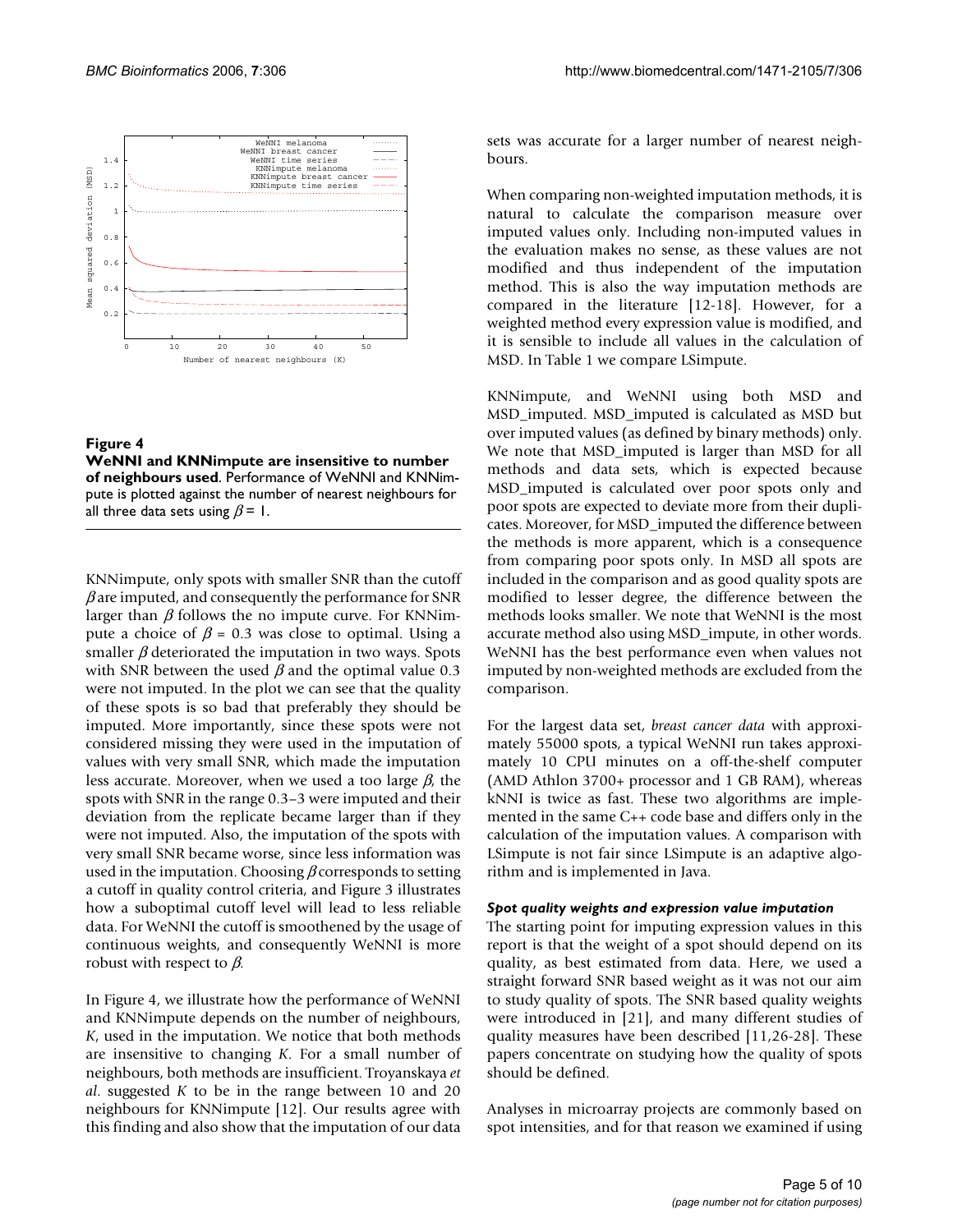| Table 1: Comparisons of WeNNI, KNNimpute, and LSimpute adaptive using two different measures. MSD is the mean squared                        |
|----------------------------------------------------------------------------------------------------------------------------------------------|
| deviation calculated over all spots, whereas MSD_imputed is calculated over spots with SNR smaller than $\beta$ , i.e., the spots imputed in |
| non-weighted methods. $\beta$ was chosen to yield the lowest MSD for LSimpute adaptive. WeNNI is more accurate than LSimpute and             |
| KNN impute, even though $\beta$ was tuned to optimise the performance of LS impute.                                                          |

| Data set      | Measure     |     | WeNNI | <b>KNNimpute</b> | LSimpute adaptive |
|---------------|-------------|-----|-------|------------------|-------------------|
| Breast cancer | <b>MSD</b>  | 0.2 | 0.345 | 0.369            | 0.368             |
|               | MSD_imputed |     | l.59  | 1.81             | 1.75              |
| Melanoma      | <b>MSD</b>  | 0.6 | 0.995 | 1.08             | 1.05              |
|               | MSD_imputed |     | 3.41  | 3.77             | 3.64              |
| Mycorrhiza    | <b>MSD</b>  | 0.2 | 0.216 | 0.241            | 0.244             |
|               | MSD_imputed |     | 0.840 | 0.902            | 0.954             |

intensities instead of SNR changes the findings in this paper. We found that using this simpler quality weight (Eq. 4), the performance was almost as good as when using the SNR based weights (data not shown). The fact that the imputed expression value on average gets closer to its pristine replicate value, indicates that the SNR based weight may be a slightly better estimate of the spot quality.

In imputation of expression values, as in any transformation of data (*e.g*., LOWESS normalisation or centralisation), one must be careful to not destroy the biological signal in the data. In our three data sets, we noticed that when WeNNI is used, the deviation from the pristine replicate is on average smaller than when not doing the transformation, in other world, on average an expression value is closer to its replicate after the transformation. The effect is measurable even for the naïve weight used here.

The goal of a weight is to catch the "true" quality of the spot, and as such it is important to define spot quality weight calculation to suit the data at hand, prior knowledge, and expertise. One important aspect of applying prior knowledge into weight calculation is that initial prescreening of array data should still be done before imputation, or any subsequent analysis. In this screening step bad spots are removed, and known malfunction in data (arrays) should be communicated with zero weights.

## **Conclusion**

Virtually every analysis of microarray data is preceded by a filtering step, in which each spot is required to fulfil certain quality control criteria. If the spot fails to meet the quality requirements it is marked as a missing value. This is equivalent to accompanying each expression value with a binary weight, and enforces an abrupt cutoff in quality control criteria. We have generalised two widely used imputation methods to use continuous weights. Our finding that the weighted imputation methods outperformed their non-weighted counterparts, suggests that using continuous weights is superior to using binary weights. Our suggested improvement – to use continuous weights – is generic in the sense that most imputation methods can be generalised to use continuous weights.

The weighted nearest neighbours imputation method presented in this paper. WeNNI, outperformed all other tested methods for the three different data sets used in this study. WeNNI performs accurate imputation of expression values and is insensitive to the parameter values used, *i.e*., the number of nearest neighbours and β. An increasing  $\beta$  corresponds to having a more strict spot quality control criteria. For a non-weighted method it means that more values are considered missing and consequently imputed. Our results suggest that the usage of a continuous weight makes the imputation less sensitive to the choice of  $β$ . The findings in this manuscript are based on comparisons of replicate data, however replicate data may not be available in every experimental setting and the scientific investigator cannot evaluate the impact of different parameter values. The results in this study show that the choice of parameters is not crucial, and suggest a value around 10 for nearest, neighbours and a  $\beta$  in the range  $0.1 - 1.$ 

## **Methods**

## *Data sets and pre-processing*

To evaluate the imputation methods, we used three data sets, i) *Melanoma data*. The melanoma data set was obtained from a panel of 61 human cell lines [19]. For each experiment, 19,200 reporters were printed in duplicates. Identification of individual spots on scanned arrays was done with ImaGene 4.0 (BioDiscovery, E1 Segundo, CA, USA). ii) *Breast cancer data*. The breast cancer data set is a subset of a larger ongoing study. We selected the 55 experiments that had been hybridised at the Swegene DNA Microarray Resource Centre in Lund, Sweden, and were from tumours mutated either in *BRCA1* or in *BRCA2*. Each array contained 55,488 spots and except a small number of control spots each reporter was printed in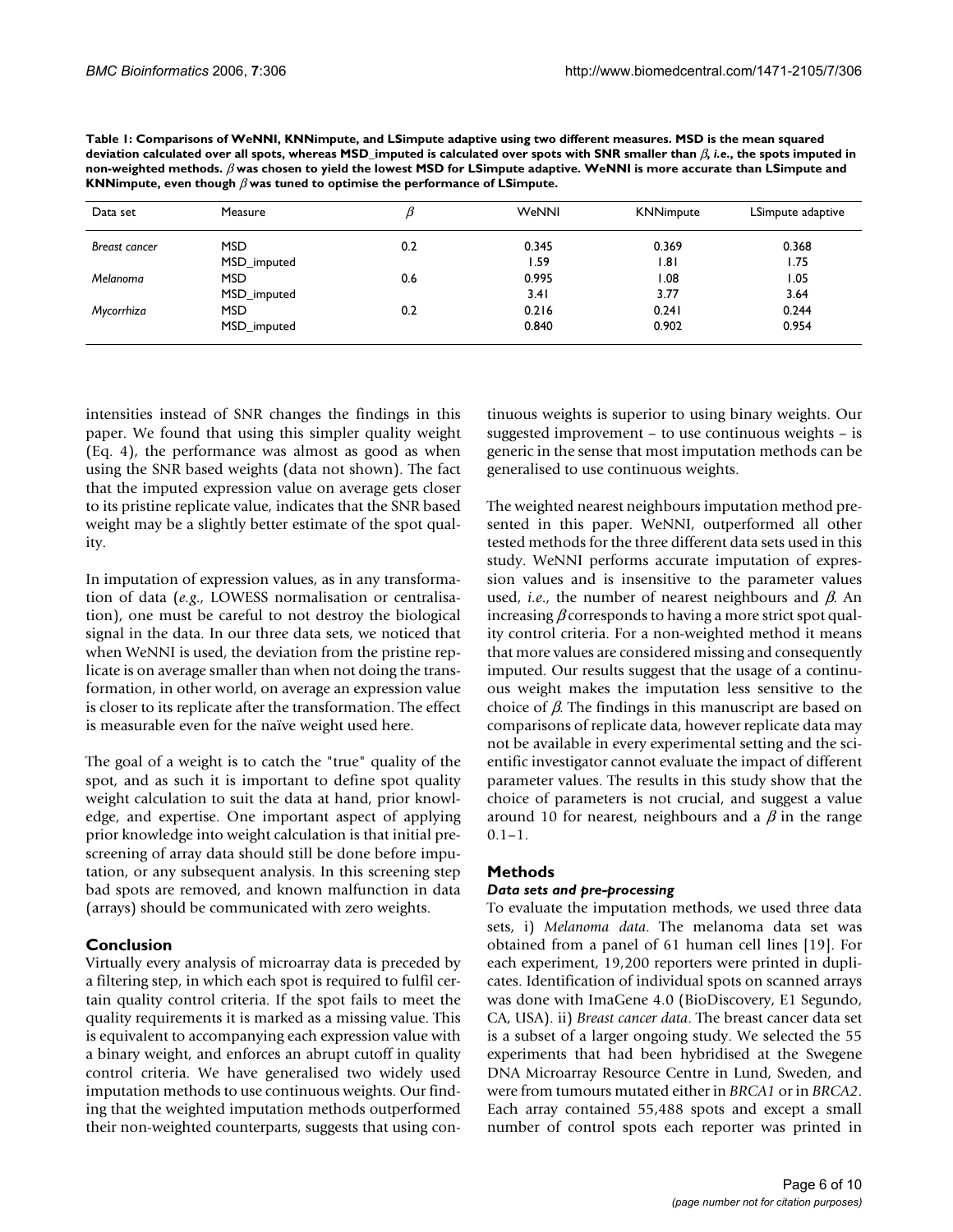duplicate. Identification of individual spots on scanned arrays was done with GenePix Pro 4.0 (Axon Instruments, Union City, CA, USA). iii) *Mycorrhiza data*. The mycorrhiza data set was generated to study ectomycorrhizal root tissue [20]. In order to avoid any bias from using dye swap replicates, we used half of the arrays from the study. We used the 10 arrays denoted R3 between ECM's at different time points, and R1 between ECM and REF (Figure 2 in [20]). Each array contained 10,368 spots and except a small number of control spots each reporter was printed four times. Identification of individual spots on scanned arrays was done with GenePix Pro 3.0.6.89) (Axon Instruments, Union City, CA, USA).

For each spot, we used the mean spot intensity,  $I_{fg}$ , the mean background intensity, *I*<sub>bg</sub>, and the standard deviation of the background intensity,  $\sigma_{\!bg}$ . For each spot we calculated the signal-to-noise ratio  $(SNR)$  [11] as

$$
\frac{1}{SNR^2} = \frac{1}{SNR_t^2} + \frac{1}{SNR_c^2}
$$
\n
$$
= \frac{\sigma_{bg,t}^2}{(I_{fg,t} - I_{bg,t})^2} + \frac{\sigma_{bg,c}^2}{(I_{fg,c} - I_{bg,c})^2}.
$$
\n(1)

Subscripts t and c denotes treatment and control, respectively. As expression value, *x*, we used the logarithm to base 2 of the ratio of the signal in the treatment sample and the signal in the control sample

$$
x = \log_2 \left( \frac{I_{fg,t} - I_{bg,c}}{I_{fg,c} - I_{bg,c}} \right),
$$
 (2)

where spots with non-positive signal in either treatment or control were marked as invalid.

We applied a liberal filter to the data. In the melanoma data set we kept reporters having less than 50% invalid values in both duplicates. The remaining data was split into two replicate data sets. This was also done for the two other data sets, with the exception that the mycorrhiza data was split into four replicate data sets. Each data set was then centralised experiment by experiment such that the average expression value for an experiment was zero.

After filtering, the melanoma data consisted of two replicate data sets each having 61 experiments and 17, 549 reporters, the breast cancer data consisted of two explicate data sets each having 55 experiments and 23,764 reporters, and the mycorrhiza data consisted of four replicate data sets each having 10 experiments and 2,052 reporters.

#### *Quality weight*

The basis for weight calculations are two weight formulae inspired by previous work [21-24]. We used an SNR based weight defined as

$$
w = \frac{1}{1 + \frac{\beta^2}{SNR_t^2} + \frac{\beta^2}{SNR_c^2}}.
$$
 (3)

This weight is defined to be bound within zero and unity. The free parameter  $\beta$  is used to tune the distribution of weights. For a small  $\beta$  all weights are close to unity, except when zero or negative intensities have been measured which implies a zero weight. For a large  $\beta$  all weights are close to zero. In non-weighted (binary) methods we marked expression values to be missing when the corresponding continuous weight was less than 0.5. In this way  $\beta$  defined a cutoff for when a value is considered to be missing.

To cross check that the findings in this paper do not depend on SNR, we also used a simple weight based on intensity only:

$$
w = \frac{1}{1 + \frac{\beta^2}{(I_{\text{fg,t}} - I_{\text{bg,t}})^2} + \frac{\beta^2}{(I_{\text{fg,c}} - I_{\text{bg,c}})^2}}
$$
(4)

This weight is also bound to be within zero and unity, and  $\beta$  has the same function here as for the SNR based weight above.

#### *Imputation methods*

We compared five imputation methods; three non-weight based methods, reporter average, KNNimpute, and LSimpute\_adaptive; and two weight based, weighted reporter average and weighted nearest neighbours imputation (WeNNI).

#### *Reporter average methods*

The widely used reporter average imputation method is intuitive and easy to implement. Assuming the expression level of a reporter in one experiment to be similar to the expression level in other experiments the expression value is imputed as the average of the reporter's expression value over all experiments. Similarly to Andersson *et al*. [21], we extended the reporter average by using continuous spot quality weights between zero and unity. A spot with a weight equal to unity is not imputed, whereas for a spot with weight equal to zero the expression value is imputed to be the weighted reporter average. A spot having an intermediate weight is imputed as a linear combination of the extreme cases above. These three cases are covered in the imputation equation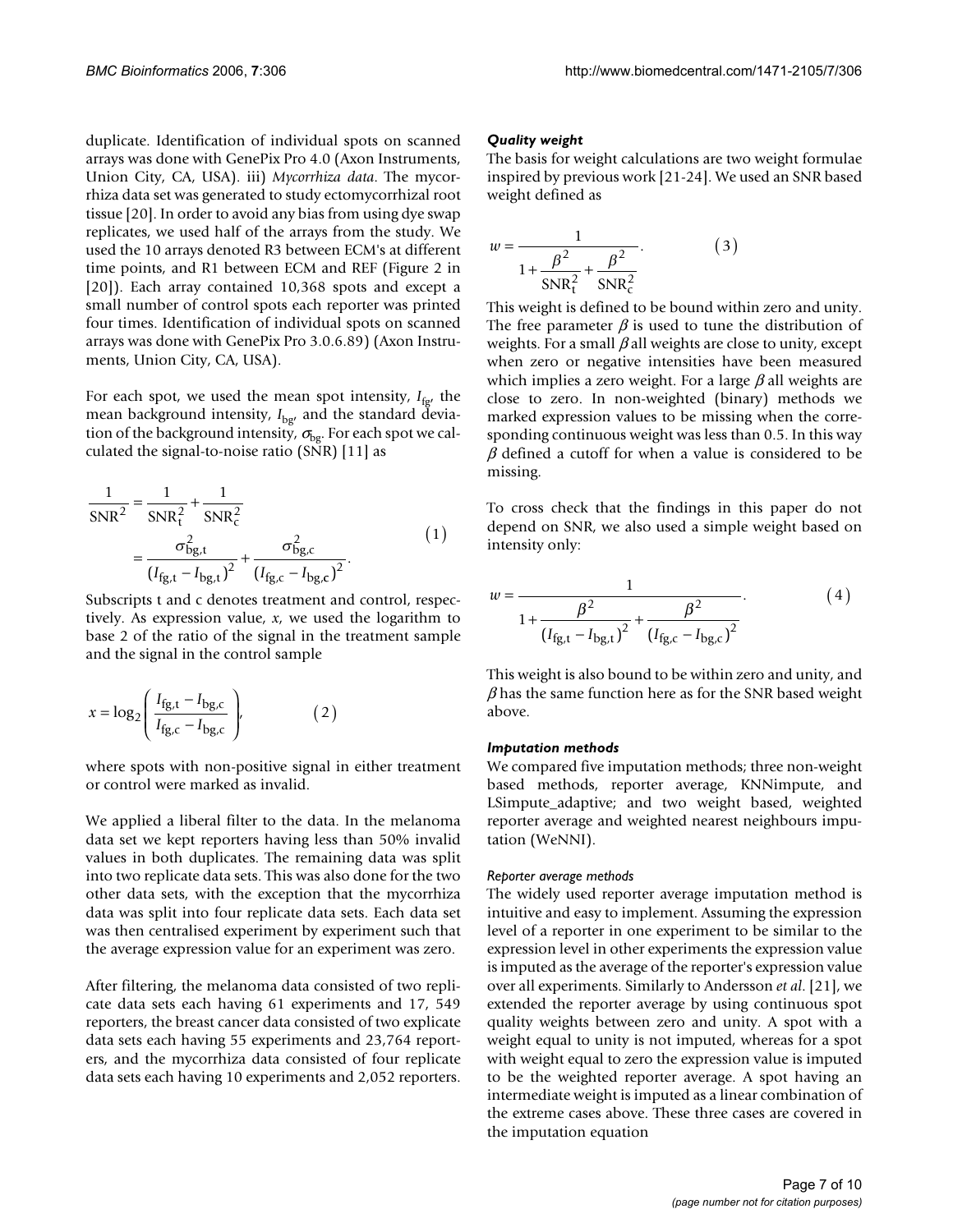$$
x'_{re} = w_{re}x_{re} + (1 - w_{re})\,\hat{x}_{re} \,, \quad (5)
$$

in which  $x_{re}$  is the expression value in reporter  $r$  and experiment *e*,  $w_{re}$  is the quality weight, and  $\hat{x}_{re}$  is the weighted reporter average

$$
\hat{x}_{re} = \frac{\sum_{i=1}^{M} w_{ri} x_{ri}}{\sum_{i=1}^{M} w_{ri}},
$$
\n(6)

where *M* is the number of experiments.

The use of the spot quality weight is twofold. First, the weight is used in the calculation of the reporter average. Second, the weight is used in the calculation of the imputed expression value – poor quality spots are changed more than good quality spots.

#### *KNNimpute*

The currently most popular imputation method that goes beyond reporter averaging. KNNimpute, has been shown to be a very good method for imputation of missing values [12]. The main idea of KNNimpute is to look for the *K* most similar reporters when a value is missing for a reporter. Two reporters *n* and *m* are considered to be similar when the Euclidean distance.

$$
d_{nm}^2 = \frac{1}{M} \sum_{i=1}^{M} (x_{ni} - x_{mi})^2, \qquad (7)
$$

between their expression patterns is small. These *K* reporters are used to calculate a weighted average of the values in the experiment of interest. The weighted average is calculated as

$$
\hat{x}_{re} = \frac{\sum_{i=1}^{K} \frac{x_{ie}}{d_{ri}}}{\sum_{i=1}^{K} \frac{1}{d_{ri}}},
$$
(8)

where  $x_{ie}$  is the value of the *i*th nearest reporter,  $d_{ri}$  is the distance between reporter *r* and reporter *i* and *K* is the number of neighbours to use in the calculation. This weighted average is used as imputation value of missing values.

#### *Weighted Nearest Neighbours Imputation [WeNNI]*

KNNimpute is binary in the sense that each value is regarded as either missing or present. In WeNNI, we smooth out this sharp border between missing and present values by assigning a continuous quality weight to each value, where a zero weight means the value is completely missing and a larger weight means the value is more reliable. In the special case when all weights are either 0 or 1. WeNNI is equivalent to KNNimpute.

The WeNNI method consists of two steps. First, we calculate distances between the reporters taking the weights into account. Second, we calculate a weighted average of the values of the nearest neighbours. We expanded the Euclidean distance used in KNNimpute to include quality weights. The weights were included in such a way that spots with large weights are more important for the distance measure than spots with low weights. We calculated the distance *dnm* between reporter *n* and reporter *m* as

$$
d_{nm}^2 = \frac{\sum_{i=1}^{M} w_{ni} w_{mi} (x_{ni} - x_{mi})^2}{\sum_{i=1}^{M} w_{ni} w_{mi}},
$$
(9)

where *M* is the number of experiments. A weighted average of the nearest neighbours is calculated as

$$
\hat{x}_{re} = \frac{\sum_{i=1}^{L} \frac{w_{ie} x_{ie}}{d_{ri}}}{\sum_{i=1}^{L} \frac{w_{ie}}{d_{ri}}},
$$
\n(10)

where *L* is defined by

$$
\sum_{i=1}^{L} w_{ie} \le K < \sum_{i=1}^{L+1} w_{ie}.\tag{11}
$$

In the second step, we take the imputed value as a linear combination of the original value and the value suggested by the neighbours

$$
x'_{re} = w_{\rm re} x_{\rm re} + (1 - w_{\rm re}) \hat{x}_{re} \,. \qquad (12)
$$

As for weighted reporter average above, when the quality weight is zero, we ignore the original value. When the weight is unity, we trust the original value and ignore the value suggested by the neighbours.

#### *LSimpute*

Bø *et al*. showed that LSimpute\_adaptive is a very good method for imputation of missing values [17]. The method is based on the least squares principle, which means the sum of squared errors of a regression model is minimised and the regression model is used to impute missing values. The method utilises correlations both between reporters and experiments.

In the comparisons made in this report, we used the LSimpute\_adaptive algorithm implemented in the publicly available LSimpute program [17].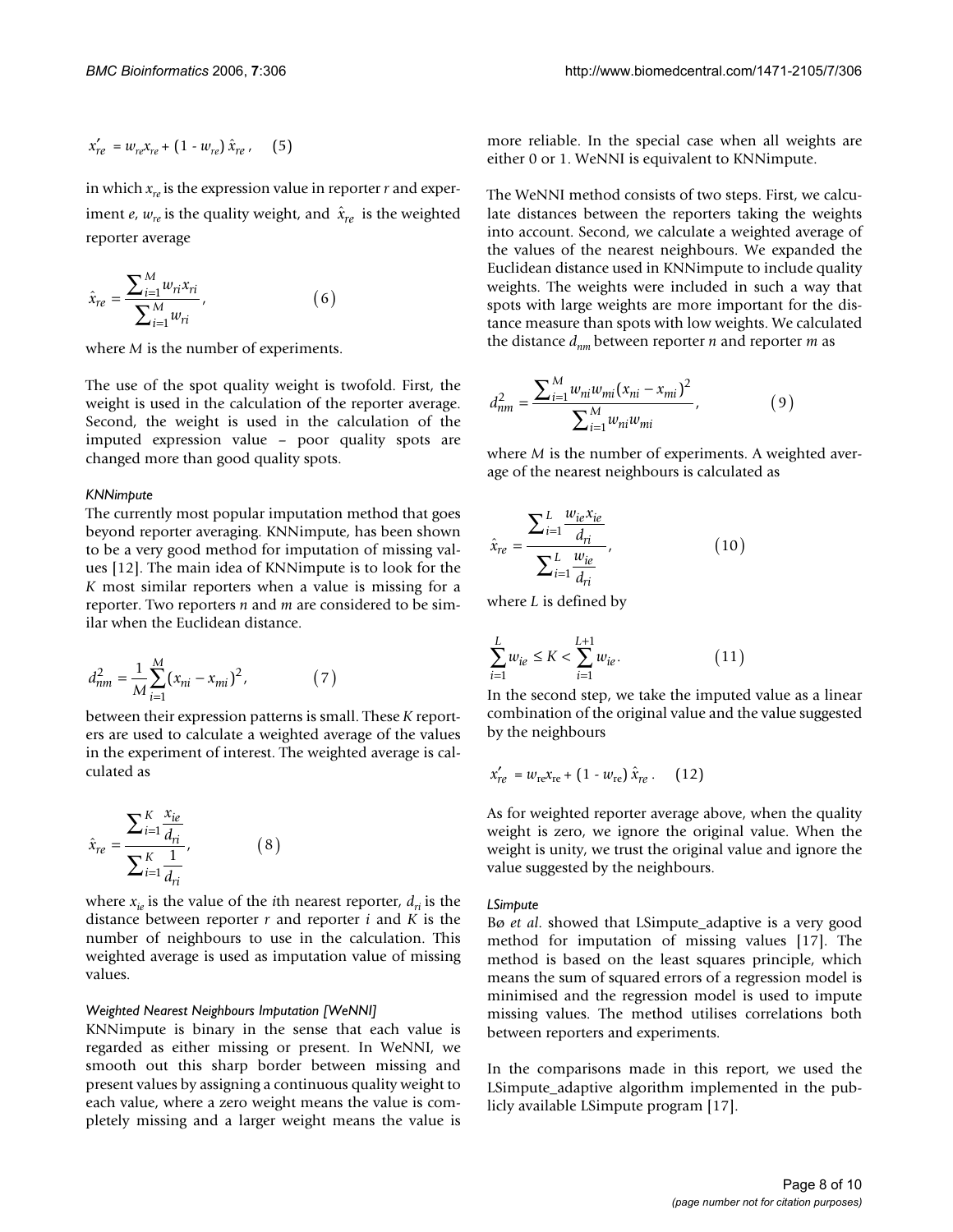#### *Evaluation method*

In order to validate the imputation methods we did as follows for each of the three data sets. We split the data into replicate data sets: two sets for the melanoma and breast cancer data, and four sets for the mycorrhiza data. We imputed the data in one of the replicate data sets and compared the imputed data, *x*', to the other pristine replicate data, *y*. For the mycorrhiza data, we compared the imputed data to the (non-weighted) average of the three pristine replicate data sets. We measured the quality of the method using the mean squared deviation

$$
MSD = \frac{1}{N} \sum_{i=1}^{N} (x_i' - y_i)^2.
$$
 (13)

where the sum runs over all expression values in all replicate data sets, except spots in the pristine data set that were marked as invalid in the data pre-processing step described above. The fraction of spots not used in the summation were: 6% for the melanoma data, 7% for the breast cancer data, and 8% for the mycorrhiza data.

The motivation for this choice of MSD as evaluation metric is threefold. First, in the weighted methods the imputed value is a linear combination of the value suggested by the neighbours and the original value. Hence, comparing with the original value would introduce an information leak, making the evaluation unfair. Second, introducing artificial missing values randomly may not be optimal [15,25], since it assumes missing values to occur uncorrelated. By using replicates we could avoid this problem and mark spots as missing values depending on their quality. Third, we avoided any bias that could be introduced by imputing both replicates and comparing the imputed values. By considering the zero impute method (missing values are set to zero), it is easy to understand that a bias could be introduced. If both replicate spots are imputed, *i.e*., both set to zero, they would have no deviation and the evaluation would obviously be flattering.

#### **Availability and requirements**

Project name: WeNNI

Project home page: [http://lev.thep.lu.se/trac/baseplugins/](http://lev.thep.lu.se/trac/baseplugins/wiki/WeNNI) [wiki/WeNNI](http://lev.thep.lu.se/trac/baseplugins/wiki/WeNNI)

Operating system: All that supports GCC 4.0 or later (tested on GNU/Linux and MacOS X 10.4).

Other requirements: Gnu Scientific Library, GSL. [http://](http://www.gnu.org/software/gsl/) [www.gnu.org/software/gsl/](http://www.gnu.org/software/gsl/)

License: GNU General Public License

#### **Authors' contributions**

Both authors developed weighted methods, designed and performed comparisons of methods, and wrote the manuscript.

#### **Acknowledgements**

We thank Patrik Edén for valuable discussions. The mycorrhiza data set was kindly provided by Tomas Johansson at the Department of Ecology, Lund University, Sweden. The melanoma data set was kindly provided by Sandra Pavey and Nicholas Hayward at the Queensland Institute of Medical Research, Australia. The breast cancer data set was kindly provided by Johan Vallon-Christersson at the Swegene DNA Microarray Resource Center at the BioMedical Center in Lund, Sweden, supported by the Knut and Alice Wallenberg Foundation through the Swegene consortium. J.H. was in part supported by the Knut and Alice Wallenberg Foundation through the Swegene consortium.

#### **References**

- 1. DeRisi J, Penland L, Brown PO, Bittner ML, Meltzer PS, Ray M, Chen Y, Su YA, Trent JM: **[Use of a cDNA microarray to analyse gene](http://www.ncbi.nlm.nih.gov/entrez/query.fcgi?cmd=Retrieve&db=PubMed&dopt=Abstract&list_uids=8944026) [expression patterns in human cancer.](http://www.ncbi.nlm.nih.gov/entrez/query.fcgi?cmd=Retrieve&db=PubMed&dopt=Abstract&list_uids=8944026)** *Nat Genet* 1996, **14(4):**457-460.
- 2. Golub TR, Slonim DK, Tamayo P, Huard C, Gaasenbeek M, Mesirov JP, Coller H, Loh ML, Downing JR, Caligiuri MA, Bloomfield CD, Lander ES: **[Molecular classification of cancer: class discovery](http://www.ncbi.nlm.nih.gov/entrez/query.fcgi?cmd=Retrieve&db=PubMed&dopt=Abstract&list_uids=10521349) [and class prediction by gene expression monitoring.](http://www.ncbi.nlm.nih.gov/entrez/query.fcgi?cmd=Retrieve&db=PubMed&dopt=Abstract&list_uids=10521349)** *Science* 1999, **286(5439):**531-537.
- 3. Sørlie T, Perou CM, Tibshirani R, Aas T, Geisler S, Johnsen H, Hastie T, Eisen MB, van de Rijn M, Jeffrey SS, Thorsen T, Quist H, Matese JC, Brown PO, Botstein D, Eystein Lonning P, Borresen-Dale AL: **[Gene](http://www.ncbi.nlm.nih.gov/entrez/query.fcgi?cmd=Retrieve&db=PubMed&dopt=Abstract&list_uids=11553815) [expression patterns of breast carcinomas distinguish tumor](http://www.ncbi.nlm.nih.gov/entrez/query.fcgi?cmd=Retrieve&db=PubMed&dopt=Abstract&list_uids=11553815) [subclasses with clinical implications.](http://www.ncbi.nlm.nih.gov/entrez/query.fcgi?cmd=Retrieve&db=PubMed&dopt=Abstract&list_uids=11553815)** *Proc Natl Acad Sci USA* 2001, **98(19):**10869-10874.
- 4. Hedenfalk I, Duggan D, Chen Y, Radmacher M, Bittner M, Simon R, Meltzer P, Gusterson B, Esteller M, Kallioniemi OP, Wilfond B, Borg A, Trent J: **[Gene-expression profiles in hereditary breast can](http://www.ncbi.nlm.nih.gov/entrez/query.fcgi?cmd=Retrieve&db=PubMed&dopt=Abstract&list_uids=11207349)[cer.](http://www.ncbi.nlm.nih.gov/entrez/query.fcgi?cmd=Retrieve&db=PubMed&dopt=Abstract&list_uids=11207349)** *N Engl J Med* 2001, **344(8):**539-548.
- 5. Spellman PT, Sherlock G, Zhang MQ, Iyer VR, Anders K, Eisen MB, Brown PO, Botstein D, Futcher B: **[Comprehensive identification](http://www.ncbi.nlm.nih.gov/entrez/query.fcgi?cmd=Retrieve&db=PubMed&dopt=Abstract&list_uids=9843569) [of cell cycle-regulated genes of the yeast Saccharomyces cer](http://www.ncbi.nlm.nih.gov/entrez/query.fcgi?cmd=Retrieve&db=PubMed&dopt=Abstract&list_uids=9843569)[evisiae by microarray hybridization.](http://www.ncbi.nlm.nih.gov/entrez/query.fcgi?cmd=Retrieve&db=PubMed&dopt=Abstract&list_uids=9843569)** *Mol Biol Cell* 1998, **9(12):**3273-3297.
- 6. Eisen MB, Spellman PT, Brown PO, Botstein D: **[Cluster analysis](http://www.ncbi.nlm.nih.gov/entrez/query.fcgi?cmd=Retrieve&db=PubMed&dopt=Abstract&list_uids=9843981) [and display of genome-wide expression patterns.](http://www.ncbi.nlm.nih.gov/entrez/query.fcgi?cmd=Retrieve&db=PubMed&dopt=Abstract&list_uids=9843981)** *Proc Natl Acad Sci USA* 1998, **95(25):**14863-14868.
- 7. Khan J, Simon R, Bittner M, Chen Y, Leighton SB, Pohida T, Smith PD, Jiang Y, Gooden GC, Trent JM, Meltzer PS: **[Gene expression pro](http://www.ncbi.nlm.nih.gov/entrez/query.fcgi?cmd=Retrieve&db=PubMed&dopt=Abstract&list_uids=9823299)[filing of alveolar rhabdomyosarcoma with cDNA microar](http://www.ncbi.nlm.nih.gov/entrez/query.fcgi?cmd=Retrieve&db=PubMed&dopt=Abstract&list_uids=9823299)[rays.](http://www.ncbi.nlm.nih.gov/entrez/query.fcgi?cmd=Retrieve&db=PubMed&dopt=Abstract&list_uids=9823299)** *Cancer Res* 1998, **58(22):**5009-5013.
- 8. Pomeroy SL, Tamayo P, Gaasenbeek M, Sturla LM, Angelo M, McLaughlin ME, Kim JYH, Goumnerova LC, Black PM, Lau C, Allen JC, Zagzag D, Olson JM, Curran T, Wetmore C, Biegel JA, Poggio T, Mukherjee S, Rifkin R, Califano A, Stolovitzky G, Louis DN, Mesirov JP, Lander ES, Golub TR: **[Prediction of central nervous system](http://www.ncbi.nlm.nih.gov/entrez/query.fcgi?cmd=Retrieve&db=PubMed&dopt=Abstract&list_uids=11807556) [embryonal tumour outcome based on gene expression.](http://www.ncbi.nlm.nih.gov/entrez/query.fcgi?cmd=Retrieve&db=PubMed&dopt=Abstract&list_uids=11807556)** *Nature* 2002, **415(6870):**436-442.
- 9. Furey TS, Cristianini N, Duffy N, Bednarski DW, Schummer M, Haussler D: **[Support vector machine classification and validation](http://www.ncbi.nlm.nih.gov/entrez/query.fcgi?cmd=Retrieve&db=PubMed&dopt=Abstract&list_uids=11120680) [of cancer tissue samples using microarray expression data.](http://www.ncbi.nlm.nih.gov/entrez/query.fcgi?cmd=Retrieve&db=PubMed&dopt=Abstract&list_uids=11120680)** *Bioinformatics* 2000, **16(10):**906-914.
- 10. Khan J, Wei JS, Ringnér M, Saal LH, Ladanyi M, Westermann F, Berthold F, Schwab M, Antonescu CR, Peterson C, Meltzer PS: **[Clas](http://www.ncbi.nlm.nih.gov/entrez/query.fcgi?cmd=Retrieve&db=PubMed&dopt=Abstract&list_uids=11385503)[sification and diagnostic prediction of cancers using gene](http://www.ncbi.nlm.nih.gov/entrez/query.fcgi?cmd=Retrieve&db=PubMed&dopt=Abstract&list_uids=11385503) [expression profiling and artificial neural networks.](http://www.ncbi.nlm.nih.gov/entrez/query.fcgi?cmd=Retrieve&db=PubMed&dopt=Abstract&list_uids=11385503)** *Nat Med* 2001, **7(6):**673-679.
- 11. Chen Y, Kamat V, Dougherty ER, Bittner ML, Meltzer PS, Trent JM: **[Ratio statistics of gene expression levels and applications to](http://www.ncbi.nlm.nih.gov/entrez/query.fcgi?cmd=Retrieve&db=PubMed&dopt=Abstract&list_uids=12217912) [microarray data analysis.](http://www.ncbi.nlm.nih.gov/entrez/query.fcgi?cmd=Retrieve&db=PubMed&dopt=Abstract&list_uids=12217912)** *Bioinformatics* 2002, **18(9):**1207-1215.
- Troyanskaya O, Cantor M, Sherlock G, Brown P, Hastie T, Tibshirani R, Botstein D, Altman RB: **[Missing value estimation methods for](http://www.ncbi.nlm.nih.gov/entrez/query.fcgi?cmd=Retrieve&db=PubMed&dopt=Abstract&list_uids=11395428) [DNA microarrays.](http://www.ncbi.nlm.nih.gov/entrez/query.fcgi?cmd=Retrieve&db=PubMed&dopt=Abstract&list_uids=11395428)** *Bioinformatics* 2001, **17(6):**520-525.